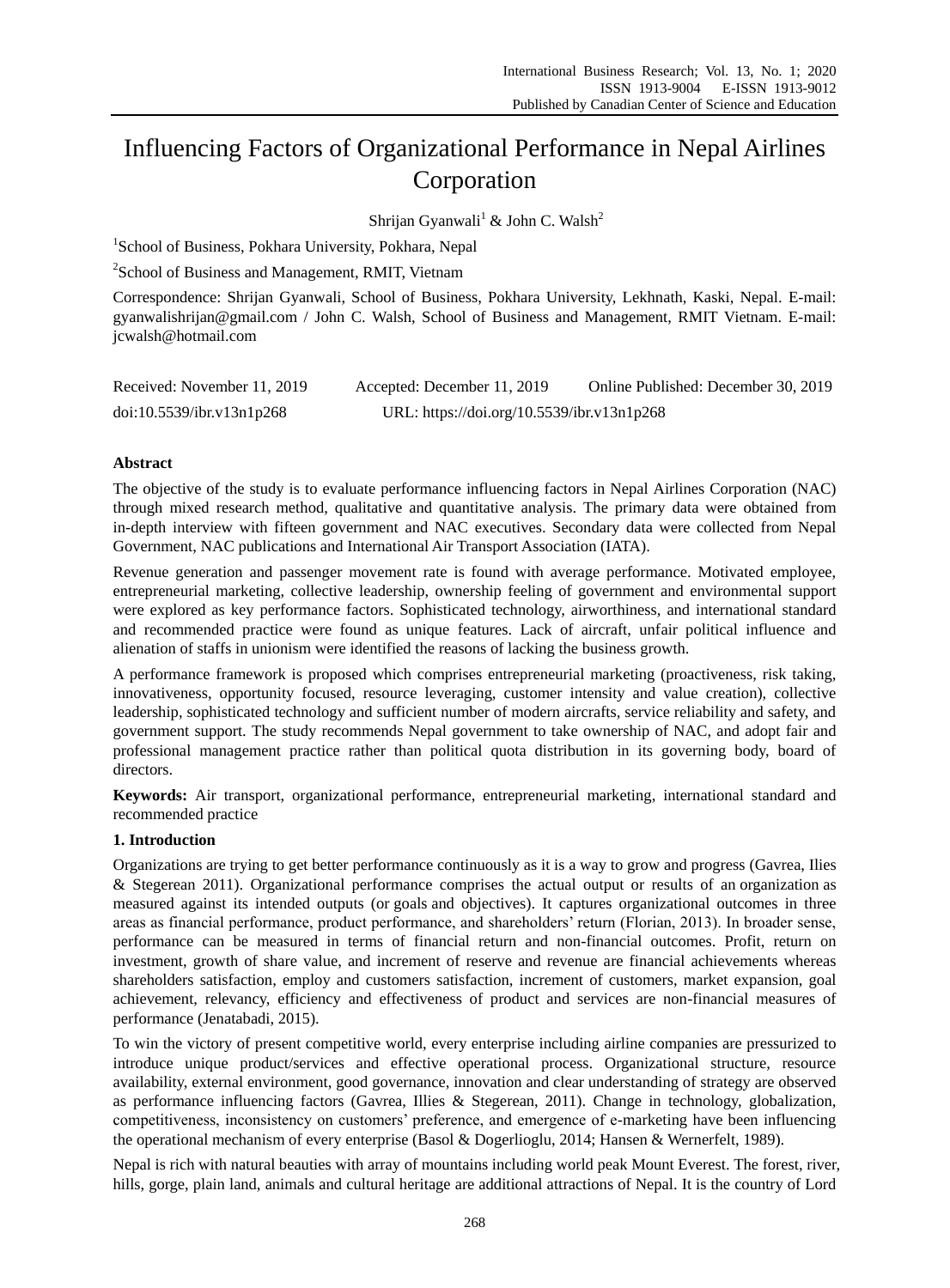Buddha. Considering all these comparative advantages, tourism development remains always with priority of Nepal Government (Parajuli & Paudel, 2014). However, the official data as of 2010/11 affirms 25 percent Nepali live under absolute poverty line (Pokhrel, 2015). Nepal is lacking behind to achieve the expected result as the country suffered from slow movement of development for last twenty years. The first ten years had conflict with armed Maoist. After ceasefire of conflict, next ten years were passed with political instability for the sake of introduction of new constitution. In the same period, the neighboring countries and most of the other developing countries like India, China, South Korea, Malaysia and Singapore took the pace of higher level of economic development.

Introduction of new constitution, Constitution of Nepal 2015, has raised the lots of hope; expectation of prosperity, growth and development of Nepal and improvement of living standard of Nepalese people. Ministry of Culture, Tourism and Civil Aviation have been supporting to Nepal Airlines Corporation (NAC) as concern Ministry of Nepal Government even though NAC has experienced ups and downs during its about its 60 years history. NAC has scope of significant growth in revenue generation, market expansion, passenger movement and cargo delivery service as the airline business is going to be double in 2035 as per the IATA's 20 years forecast in 2014 (International Air Transport Association - IATA, 2016).

Effective airline service supports for tourism development of the nation. In this regard, the research on influencing factors for organizational performance in NAC is felt essential. On the basis of importance of performance improvement in NAC, the primary aim of study is set as to investigate the influencing factors of organizational performance in NAC. More specifically, three objectives of study are to evaluate the success of Nepal Airlines Corporation's services in terms of performance standard, to examine influencing factors of organizational performance of NAC, and to explore the ways by which effective performance of NAC can be increased. The important contribution of the study is identification of key elements for improving NAC performance and recommendation of NAC performance framework as presented in Figure 7.

#### **2. Literature Review**

Organizational performance influencing factors, aviation business, brief overview of NAC, and conceptual framework are the key areas of literature review.

## *2.1 Organizational Performance Influencing Factors*

Organizational performance indicators are described in terms of both financial non-financial achievements. Performance measures include growth and financial performance (Wiklund, 1999) whereas organization performance indicates the success of organization with regard to value creation and delivery of goods and services to internal and external customers (Antony & Bhattacharya, 2010). The reflection of growth and success of organization is understood in terms of performance. This is the reason; enterprises are focused and give priority on their performance.

Basically, formalization and specialization lead to organizational effectiveness. On the other hand, it is reverse relationship between enlargement of organizational size and increment of organizational effectiveness. However, formalization, specialization, centralization, organizational age and size were considered as structural variable in the previously studied software company. The result suggested that software companies should stay at small scales in their organizational size to increase the performance with help of specialization and formalization (Basol  $\&$ Dogerlioglu, 2014).

Leadership style may affect the organizational performance. Previous study shows that transformational leadership is strongly correlated with higher entrepreneurial orientation, higher outcomes of leadership and higher business performance as compared to transactional leadership or passive-avoidant leadership. In case of small and medium enterprise, higher level of entrepreneurial orientation has higher level of performance output and transformational leadership with entrepreneurial orientation can contribute to higher business performance (Yang, 2006). So far as concerned for government owned enterprise like Nepal Airlines Corporation the collective leadership, executive board and its decisions has significant influence on organizational performance.

The marketing literature has introduced models of service quality, SERVQUAL and AIRQUAL to help organizations measures and enhance customer experiences. SERVQUAL has been extensively researched and applied in many industries. AIRQUAL, a model for airline industry, has been developed but applied only in Cyprus. Moreover, AIRQUAL scale lacks validity, as its development process is incomplete (Alotaibi, 2015).

Different studies have shown that various elements of entrepreneurial marketing have significant positive impact on organizational performance (Hacioglu, Even, Even & Celikkan, 2012; Hamali, 2015; Ma, Kim, Heo & Jang, 2012; Mwangi & Bwisa, 2013; Sarma, Septiani, Dewi & Siregar, 2013). In today's competitive world, the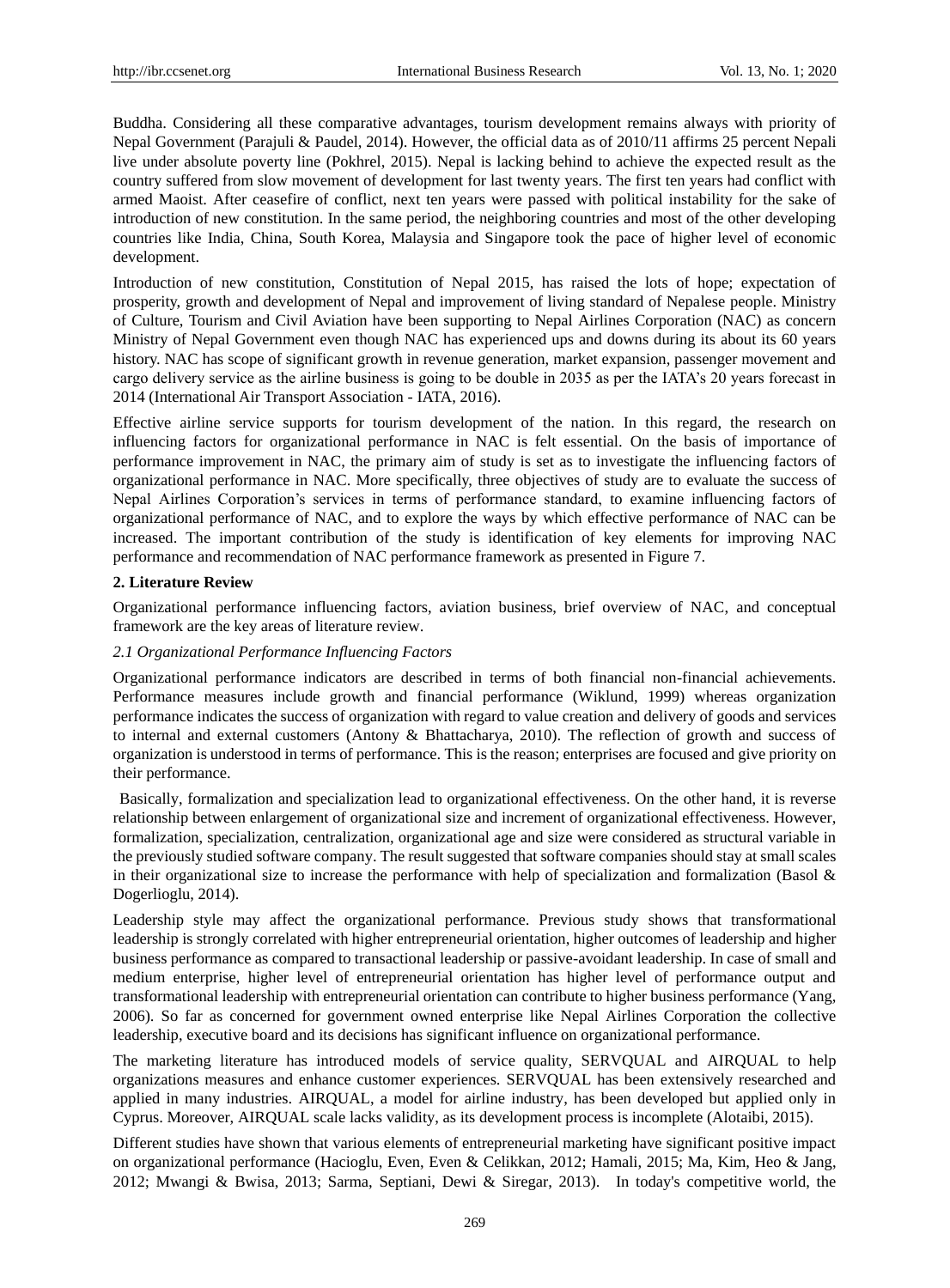survival of organizations depends on innovation, creativity and entrepreneurship (SaeediKia, 2007) and those firms with a stronger entrepreneurial orientation have better performance than their counterparts in the same industry (Moghimi & Ahmadpour, 2007). Entrepreneurial marketing is being practiced to address the unpredictable and inconsistent market situation that is created due to the technological advancement, changing need and demand of customers, and competitive situation of present global marketing practice. Six factors named growth orientation, opportunity orientation, market immersion, two-way contacts with customers, value creation through relationship and alliance, and informal marketing research are underlining behavior of entrepreneurial marketing (Kilenthong, 2011). Seven elements of entrepreneurial marketing that leads the enterprise success are proactiveness, opportunity focused, calculated risk taking, innovation-oriented, customer intensity, value creation and resource leverage (Becherer, Helms & McDonald, 2012; Morris, Schindehutte & LaForge, 2002).

Regarding the organizational performance with respect to governance, the presence of several regulations and weak corporate governance were investigated as a contributing factor to the poor performance (Dragnic, 2014). Generally, corporate governance has positive impact on all the performance indicators of an organization (Mudashiru, Bakare, Babatunde & Ishmael, 2014). Six dimensions of governance that were investigated by World Bank are voice and accountability, political stability and absence of violence, government effectiveness, regulatory quality, rule of law, and control of corruption (Chandrasorn, 2014).

Jackson (2015) compared the key Performance Indicators (KPIs) with compass which helps to take right path toward the strategic goals. He presented 18 KPIs under finance metrics – 7 (profit, cost, revenue, cost of goods sold, bay sales outstanding, sales by region and expenses vs. budget), customer metrics  $-5$  (customer lifetime value – getting from a long term customer relationship, customer acquisition cost, customer satisfaction and retention, net promoter score/ customers recommendation to someone and number of customers), process metrics  $-3$  (customer support tickets, percentage of product defects and efficiency measure), and people metrics  $-3$ (employee turnover rate, percentage of response to open position and employee satisfaction).

According to organizational performance framework (Mitchell, 2002), the performance is affected by organizational motivation, influence of external environment and organizational capacity to achieve the desired result. Four buckets of performance are relevance, effectiveness, efficiency and financial viability and these measures are affected by organization's motivation, its capacity, and its interaction with the external environment as shown in Figure 1.



Figure 1. Organizational Performance Framework (Mitchell, 2002)

Right Management (n.d.) presented the integrated framework for enhancing organizational performance in terms of productivity and profitability. Organizational effeteness framework includes seven elements named strategy, structure, capacity and capability, leadership, people system and process, cultural and value, employee management and customer experience. These key elements of organizational performance are important influencers of employee engagement which leads to productivity and profitability as presented in Figure 2.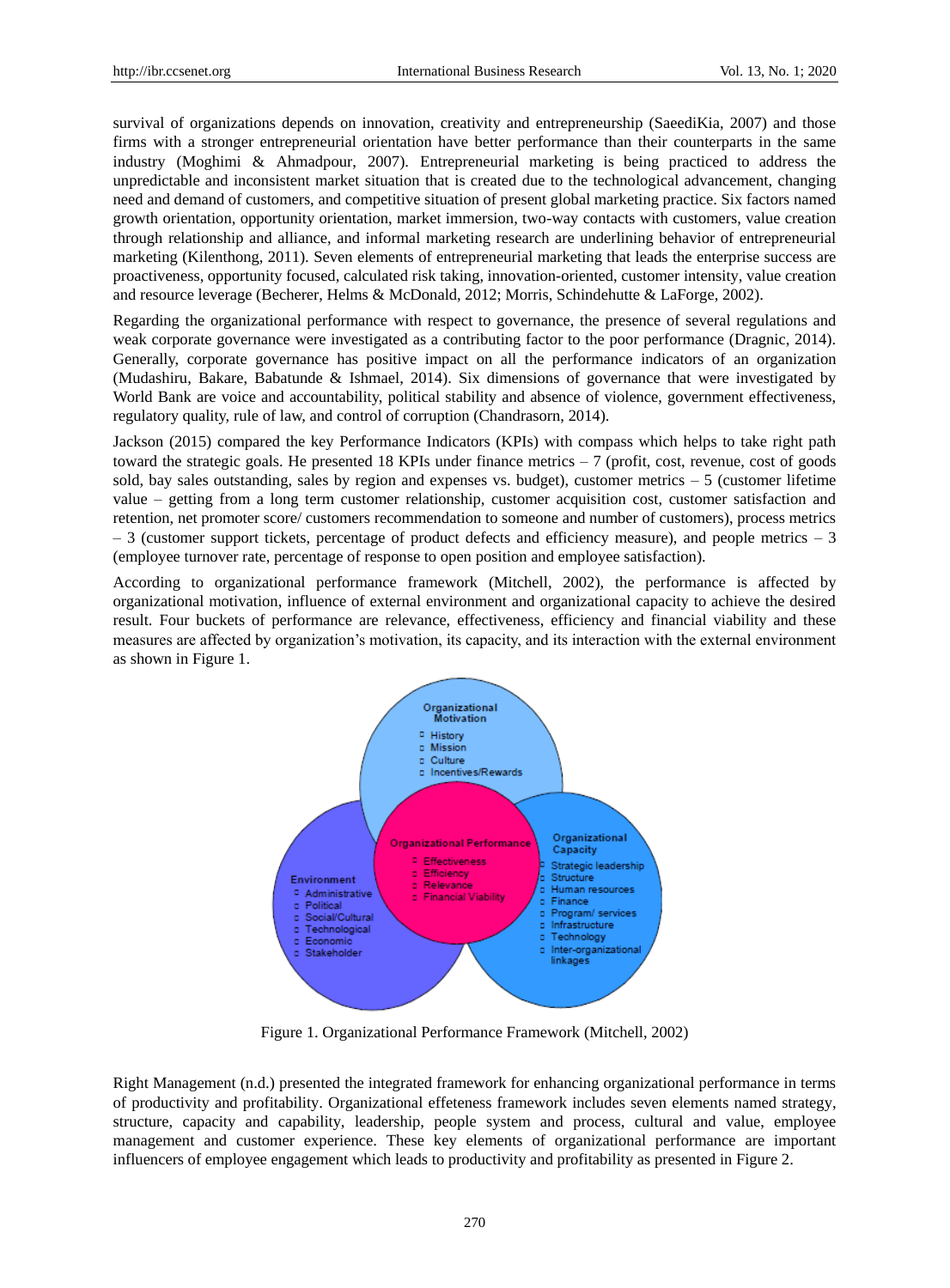

Figure 2. Right Management's organizational effectiveness framework

Gavrea, Ilies and Stegerean (2011) conducted research with Romanian manufacturing industries and proposed a model of organizational performance with three elements. First, structural issues which is related to company size, age and purpose. Second, the variables used to analyze the sampled firm which includes external environment comprising competition, customers and suppliers; and internal environment which is reflected by company strategy, leadership, employee, quality of services, performance measuring criteria, innovation and development of information technology. Third is quantifying the organizational performance on the basis of its results.

Initially, output variables (revenue) and input variables (equipments) were basic means of airlines business performance. Load factor, market share, operating profit, material, energy, labour, capital, customer satisfaction, financial indicators, advertisement expenses, and GDP are common elements to evaluate the airlines performance (Ismail & Jenatabadi, 2014).

#### *2.2 Aviation Business*

The history of aviation beginning with the first drawing and flying items goes back to the fifteenth century even though hot air balloons and kites were in practice since ancient time in China (Wittmer, Bieger & Muller, 2011). The significant attempt began with Orville and Wilbur Wright's first flight on December 17, 1903. With continuous research and design efforts for four years, the first powered flight heavier than air machine, a 120-foot, 12-second, at Kitty Hawk, North Carolina, was launched on the same day. Leon Delagrange was first passenger with French Pilot Henri Farman from a meadow of Paris in 1908. First American airplane passenger was Charles Furnas who flew with Orville Wright at Kitty Hawk later that year. First time, in January 1, 1914, fixed wing air service was scheduled from St. Petersburg to Tampa, Florida (Barata & Neves, 2017; Petrescu, Aversa, Akash, Bucinell, Corchado, Berto, Mirsayar, Apicella and Petrescu, 2017).

Chicago Convention, the convention on international civil aviation, established the aviation rules and regulation that was signed on December 7, 1944 and became effective in since 1947. On the same day, International Civil Aviation Organization (ICAO) was formalized and it has been managing all the rules and requisites of aviation industry as provisioned under the 'international standards and recommended practice.' Presently, 19 annexure (Annexure 1 – Personal Licensing,  $2$  – Rules of the Air,  $3$  – Meteorological Services,  $4$  – Aeronautical Charts,  $5$  –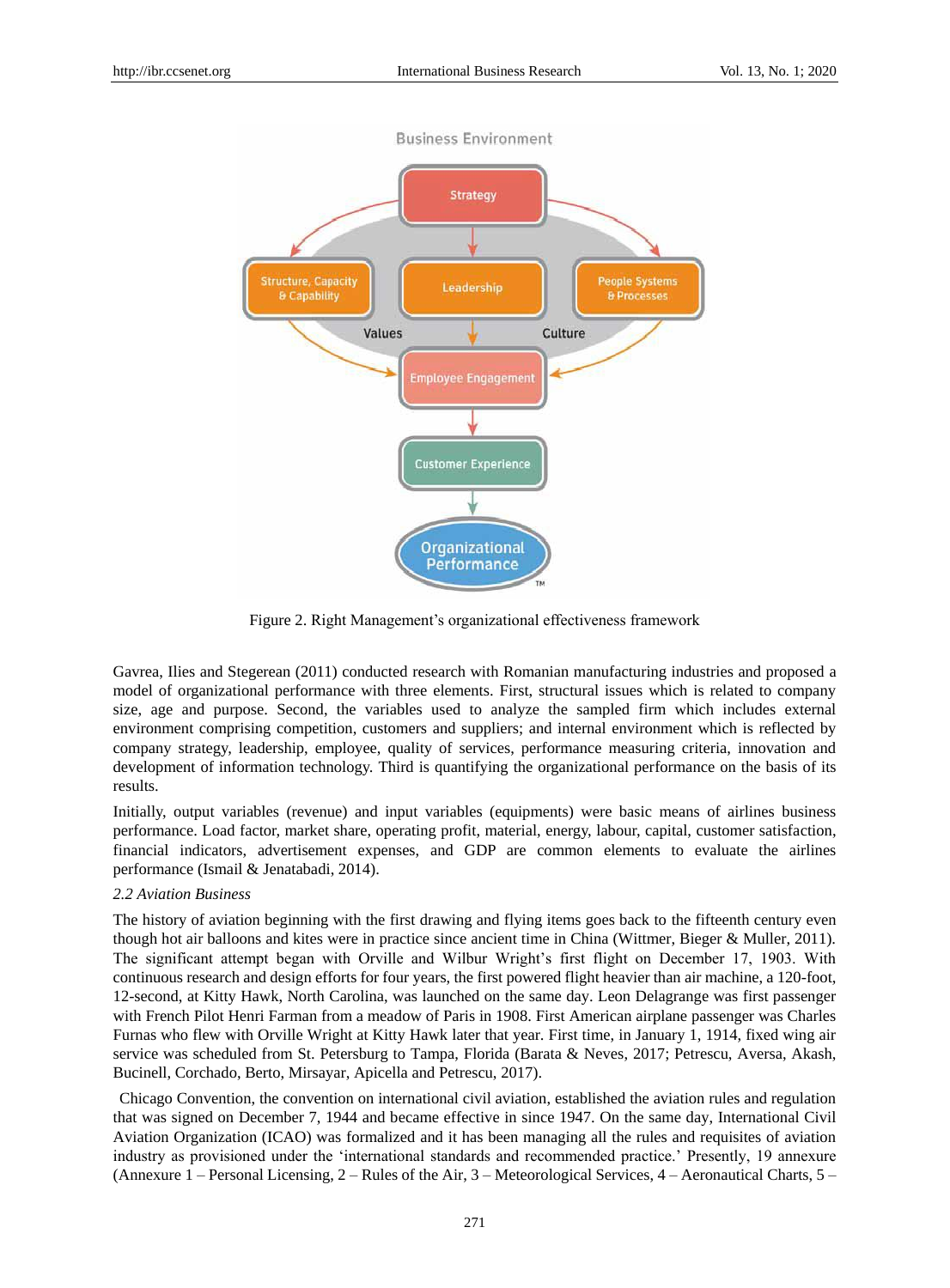Units of Measurement, 6 – Operation of Aircraft, 7 – Aircraft Nationality and Registration Marks, 8 – Airworthiness of Aircraft, 9 – Facilitation, 10 – Aeronautical Telecommunications, 11 – Air Traffic Services, 12 – Search and Rescue, 13 – Aircraft Accident and Incident Investigation, 14 – Aerodromes, 15 – Aeronautical Information Service, 16 – Environmental Protection, 17 – Security, 18 – The Safe Transportation of Dangerous Goods by Air, and 19 – Safety Management) are included in international standards and recommended practices (International Civil Aviation Organization, 2007; Mackenzie, 2010).

European Union airspace established the deregulation in early 1990 and focused on sensitivity of safety issue as a most essential. It encouraged for the open skies agreements, and code sharing and alliance practice became more common that has greater impact on business transaction. The budget airlines services in shorter routes have given substantial discount to passengers and it has greater impact for increasing the number of airlines passengers.

Airlines of the world transported 3.5 billion people and 51 million metric tons of cargo safety in 2015. Every day in global network, nearly 10 million people have managed a fleet of 26,000 aircrafts averaging 1000,000 flights of 51,000 routes (Tyler, 2016).

#### *2.3 Nepal Airlines Corporation*

In July 1958, Royal Nepal Airlines Corporation (RNAC) presently called Nepal Airlines Corporation (NAC) was established as first airlines services in Nepal which is a national flag carrier airline of Nepal. Douglas DC-3 was first aircraft and used to serve domestic routes and few destinations to India. It is a government owned public enterprise under the Ministry of Tourism and Civil Aviation as incorporated according to Nepal Airlines Corporation Act 2019 BS (Nepal Government, 2010). Civil Aviation Authority of Nepal (CAAN), an authentic body to provide necessary support for aviation business, was established in 2053 BS. CAAN introduced the Civil Aviation Rules 2058 BS for smooth operation of aviation business in Nepal (Civil Aviation of Authority of Nepal, 2013).

At the present, Nepal airlines flies to 8 international cities (within 6 countries) including Delhi, Mumbai, Banglore, Bangkok, Kuala Lumpur, Dubai, Doha and Hong Kong through Tribhuvan International Airport Kathmandu. NAC flies to 25 domestic destinations. It comprises twelve departments named Finance, Human Resource, General Service and Property Management, Continuing Airworthiness Management, Engineering Maintenance, Quality Assurance and Flight Safety, Operation, Ground Support, Corporate, Commercial, Customer Service and Internal Audi Department. Currently 2,500 employees have been working in NAC (Nepal Airlines Corporation, 2016).

NAC has always been a barometer for the state of the nation, so it is no great surprise that a perfectly good airline has in the past 12 years been brought down to its knees through political interference, mismanagement and corruption. The most glaring example of graft was the hiring of a general sales agent (called Dhamija) for Europe in 1995 under the pressure from politicians which caused the airlines losses worth nearly Rs. 400 million (Bhattarai, 2002). The airline was on growth stage till 1990 which was also marked as golden era in the history of airline. The airline had spread its wings from Japan in east and Europe in west in addition to about 40 domestic operations within the country. But the growth stage could not last for long. NAC decided to stop its Europe operation in 2001 (Frankfurt, London and Paris from 1987 to 2001 for about 13 years and flights) to Osaka and Shanghai were also withdrawn from NAC's network from 2007 which was operated from 1994 (KC, 2010).

It is suspected that the political leaders hired the Lauda air by grounding the existing aircrafts for 90 day to take personal benefit. Because of aircraft hiring contract, NAC got 90 million dollar loss where as Boeing 757 could be purchased on 70 million dollar (Shrestha, 2011). NAC's continuous upward growth was turned to downwards with the political intervention. The sale of two Boeing-727 and withdrawn of flights of Europe without any homework in 2002, Nepalese travelers compelled to use foreign airlines with about double fair (Shah, 2012). Suga Ratna Kansakar, Executive Chairman of NAC, signed a memorandum of understanding with Airbus to purchase new aircrafts in November 2009. Wide-body 330 and the narrow body 320 were to have delivered in two years. But after sending the advance \$ 750,000, Kansakar was jailed as being blamed for financial irregularities and not following procedures. However, the deal was revived later. But the order was changed to two A320s with the Employees' Provident Fund chipping \$ 106 million for the purchase. If the original deal had gone through, NAC would today already be ferrying Nepali workers back and forth from Malaysia and Qatar and ensuring that their hard-earned money stayed at home (Gurung, 2013).

The blame goes to greedy and selfish politicians who put their own interest ahead of the interest of the country, its people and its flag carrier. The tragedy is that we have learnt nothing from the mistakes of the 1990s that led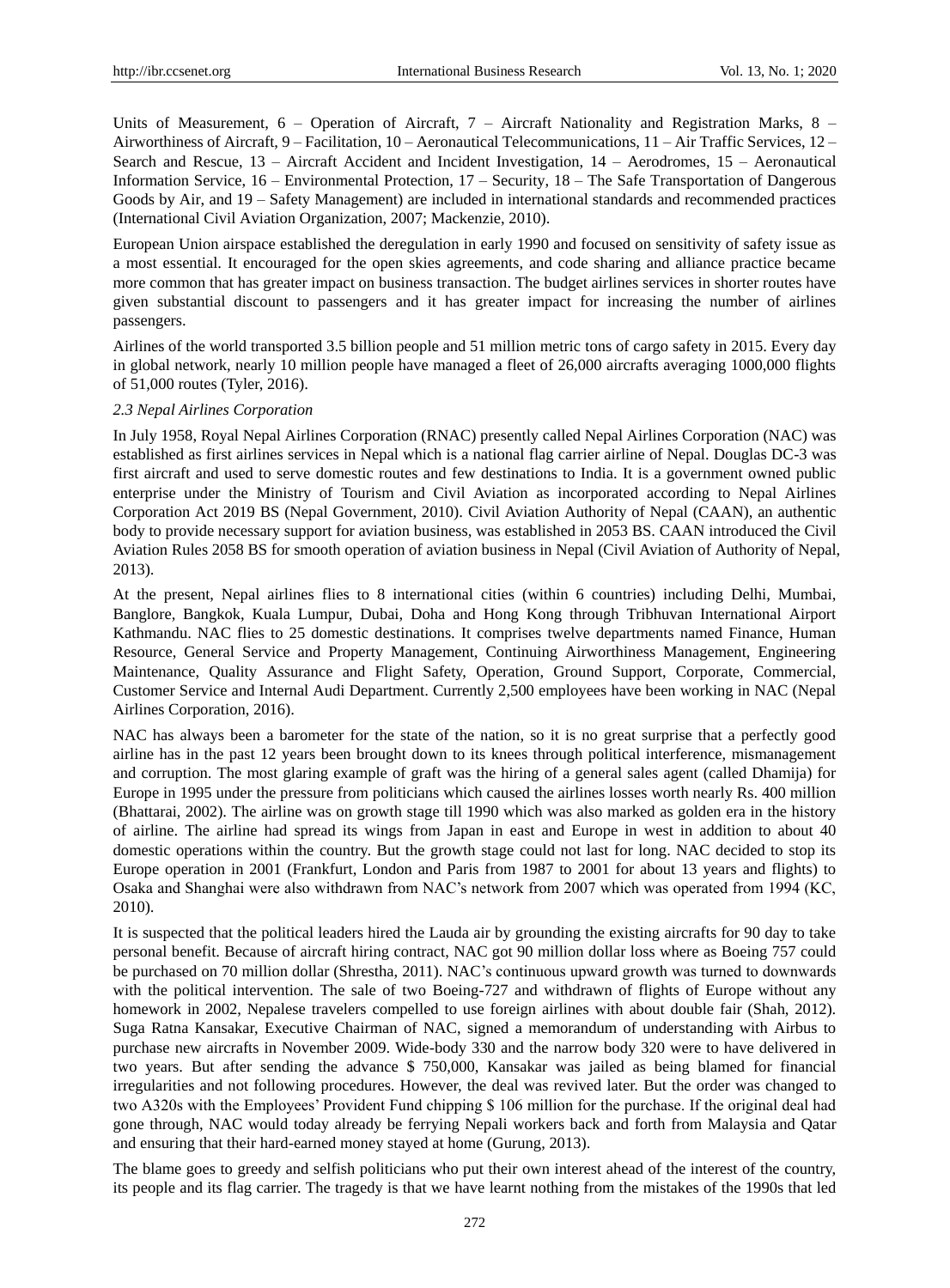to the deterioration of the airline. The induction of eight new aircrafts in the next two years has restored hope and confidence that it could rebuild a once proud company. The Nepal Airlines management was attacked for pushing a plane that had a questionable safety record, and the opposition was so fierce that negotiations nearly collapsed. Managing Director Madan Kharel, however, persevered and overcame intense pressures to get the contract back on track. Some of the stakeholders suggested not buying a plane unless it is safe and its airworthiness is beyond doubt. To be sure, adding new equipment will not solve the problem if the airline's management remains weak and exposed to political interference. To turn Nepal Airlines into a service-oriented, sustainable business, it needs to be cleaned up: its management streamlined, pilots and engineers made more productive, and the company freed from the clutches of rival unions and the government (Lama, 2014).

The European Commission placed Nepal as one of the 18 nations banned from flying to EU. This measure came into force after the CAAN (Civil Aviation Authority of Nepal) failed to rectify safety short-comings. EU had blacklisted, placing restriction on NAC for the first time on December 5, 2013 after ICAO designated the significant safety concerns about the country's aviation sector citing non-compliance with ICAO protocols in eight critical elements ranging from flight operation to air accident investigation (Himalayan News Service, 2016).

Three years improve plan  $-2072$  has made provision for purchasing new aircrafts, revision and update of policies, improving e-ticketing and online ticketing system, internal management improvement, human resource management and skill development, property management and improvement in financial system, international market expansion, removal of NAC from EU air safety list and implementation of effective controlling and evaluating system (Subedi, 2016).

Airline service has direct impact on tourism business, which seems attractive for Nepal. However, the whole range of socio-cultural, economic, technological, legal policies including bilateral air agreements greatly affects the appeal, attractiveness, competitiveness and sustainability of tourism destination (Bista, 2009).

Some positive impact of Nepal government's decisions have been found in aviation business as the government took decision on 2008 to launch a national tourism campaign named 'Nepal Tourism Year 2011' that supported to increase the number of visitors in Pokhara (Parajuli & Paudel, 2014).

#### *2.4 Conceptual Framework*

On the basis of overview of literature organizational perfomrance can be measured in interms of efficiency, effectiveness, relevance with help of financial and non-financial indicators in broader perspective. Internal and external environment, organizational culture, strategy, leadership, organizational structure, human resources, environmental support, physical resources, good governance and entrepreneurial marketing that comprise proactiveness, risk taking, innovativeness, opportunity focused, resource leverage, customer intensity and value creation have significant impact on organizational performance.

The NAC performance is a dependent variable for this study whereas independent variables are revenue growth, international passenger movement (market share), passenger load factor, and change in GDP and NAC Revenue. Hence, NAC performance has been evaluated on the basis of four independent variables.

#### **3. Research Method**

After receiving the verbal consent from Ministry of Culture, Tourism and Civil Aviation, and NAC corporate office, research work was stated. Methods of research process are presented in two areas as data collection and analysis of result. Major responsibilities mentioned in Nepal Airlines Corporation Act 2019 (1963 AD) with its updated version 2066 (2010 AD) are the basis evaluation parameters (Nepal Government, 2010). Revenue, load factor, passenger movement and GDP growth rate are main indicators to measure the NAC performance as these factors were identified suitable for quantitative data analysis of airlines business (Ismail & Jenatabadi, 2014). Indicators of qualitative data were prepared on the basis of previous studies and verifying them with experts' opinion before organizing the in-depth interview.

In-depth interview checklist, the letters from university to concern authorities for data and list of interviewee were prepared during the preparatory stage of study. Key points of check list that were covered during the in-depth interview were NAC performance influencing factors, unique features of NAC, entrepreneurial marketing practices and their effect on NAC performance, the major problems that have been facing by NAC and the best actions for improvement. Mixed research method, comprising quantitative and qualitative analysis, was designed for the study.

# *3.1 Data Collection*

Qualitative information was collected from primary sources by administration of in-depth interview and face to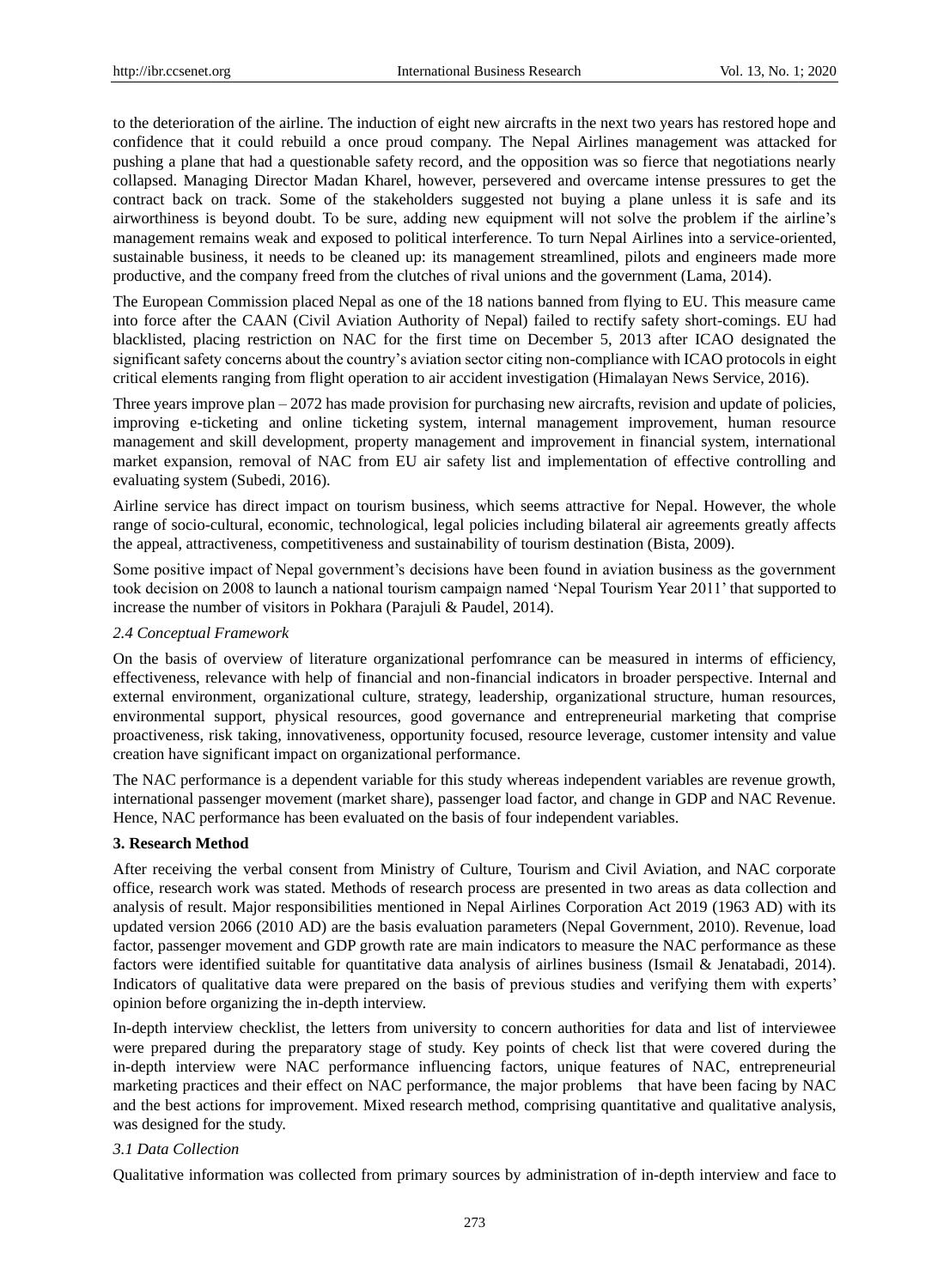face interaction with fifteen executives/ officers of concern organizations/ departments. It was conducted within three months covering the period from August to October 2016. Fifteen executives/ officers of Nepal Airlines Corporations (NAC), Ministry of Civil Aviation, International Association of Air Transport (IATA), representative of International Civil Aviation Organization (ICAO), and Civil Aviation Authority of Nepal (CAAN) were approached for primary data. A checklist of questionnaire was prepared for conducting the in-depth interview. After taking the consent, audio record was made for most of the participants. The interview was conducted for minimum 12 minutes to maximum 46 minutes. Key points of interview and face to face interaction were recorded in the note copy for rest of the participants. The transcript of audio record and key note points of interview were translated by maintaining the accuracy of ideas as much as possible whereas most of the interviewee spoke in Nepali medium.

Quantitative data were obtained from secondary sources such as annual reports of Nepal Airlines Corporation, Ministry of Culture, Tourism and Civil Aviation, Nepal Rastra Bank, and IATA. Some other sources of information for both qualitative and quantitative analysis were interaction with staff while visiting the concern office, and published information in the form of annual report, news and articles.

# *3.2 Analysis of Data*

Quantitative analysis has been made in terms of annual growth of revenue, load factor, passenger movement and contribution on GDP. Results of quantitative analysis are presented in the figures. Content analysis was done for qualitative data. During this process, interview transcripts were labeled, categorized and given the theme with appropriate headings. The leadership (collective leadership), entrepreneurial marketing, motivated employee, external environment, government support, modern aircrafts, airworthiness, international standard and recommended practices, and higher amount of investment were identified as NAC performance influencing factors. The name of interviewee has been denoted by A, B, C, … to maintain the standard norms of confidentiality. Confirmatory approach was used to ascertain the accuracy of result from two methods quantitative and qualitative analysis.

# **4. Results and Discussion**

NAC performance is evaluated in both quantitative and qualitative methods. NAC performance model has been presented on the basis of study result.

# *4.1 Quantitative Analysis*

NAC performance is evaluated with help of quantitative data in terms of revenue generation, passenger movement and NAC market share, achievement of passenger load factor, and change in GDP and NAC Income.

# 4.1.1 Revenue Growth

Yearly revenue NAC and average revenue of aviation industry in world for 10 years, covering from 2006 to 2015, is presented. NAC has generated highest revenue with 65.2% (NRs. 3.3 Billion to NRs. 5.5 Billion) growth rate in 2009 that was the reason of Nepal government's decision on 2008 'Nepal Tourism Year 2011' (Parajuli & Paudel, 2014). In case of aviation industry, highest growth rate with 18.4% (\$ 476 to \$ 564 Billion) was found in 2010. NAC suffered negative growth by 41.36% (NRs. 5.7 Billion to NRs. 3.3 Billion) in 2008 and industry average has 16.5% (\$ 570 to \$ 476 Billion) negative growth rate in 2009 (International Air Transport Association, 2016; Nepal Airlines Corporation, 2016). The trend of revenue is depicted in Figure 3 as follows.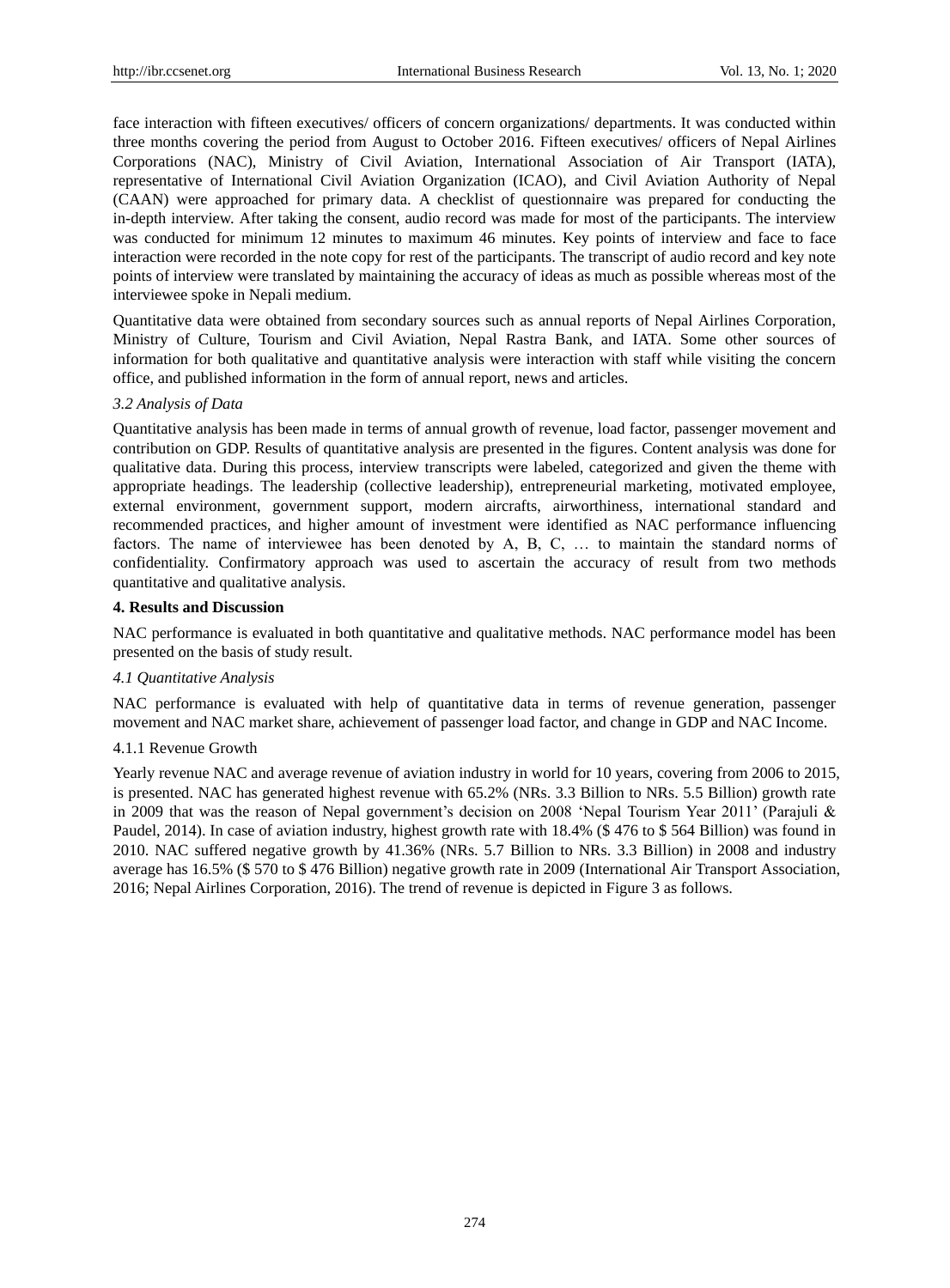

Figure 3. Trends in Revenue Growth

Source: NAC Annual Reports (FY 2062/63 to 2071/72) and IATA Economic Performance Forecast (June 2016).

# 4.1.2 International Passenger Movement and NAC Market Share

International passenger movement in Nepal is analyzed for 2 years (2015 and 2016). More than thirty airlines operated their flights during this period through Tribhuvan International Airport. The market share captured by NAC was 7.88 percent (253,658 out of 3,217,162 passengers) in the year 2015 and 10.95 percent (384,327 out of 3,510,742 passengers) in the year 2016 (Nepal Government, 2016). The share of passenger movement by competing airlines is presented in Figure 4.



# Figure 4. Share of International Passenger Movement by different Airlines in Nepal

Sources: Nepal Tourism Statistics 2016, Ministry of Culture, Tourism and Civil Aviation (MoCTCA), Nepal Government.

# 4.1.3 Achievement of Passenger Load Factor

The passenger service load factor of international flights achieved by NAC and other airlines for 10 years (2007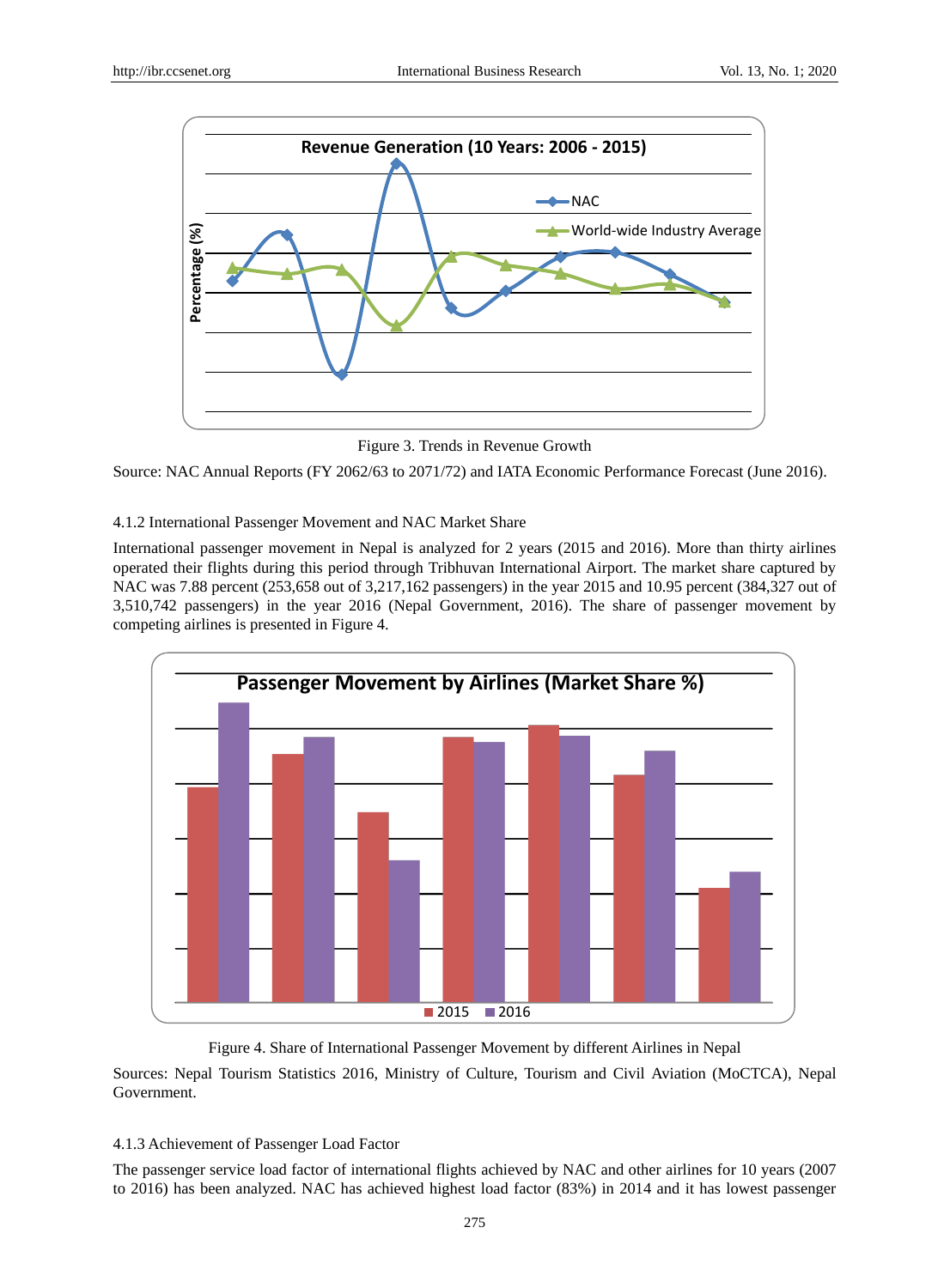load factor (69%) in 2009. Likewise, aviation industry average load factor is found highest (80.4%) in 2015 and lowest (76.1%) in 2008 (International Air Transport Association, 2016; Nepal Airlines Corporation, 2016). The passenger load factor of NAC and industry average is depicted in Figure 5.



Figure 5. International Passenger Load Factor

Source: NAC Annual Reports (FY 2063/64 to 2072/73) and IATA Economic Performance of the Airlines Industry (Forecast June 2016).

#### 4.1.4 Change in GDP and NAC Income

The percentage of revenue change of NAC is compared with GDP growth rate of Nepal and average GDP of the world-wide nations. The GDP of Nepal, World-wide GDP and changing percentage of NAC revenue for 8 years, 2008 to 2015, is presented. Nepal has positive GDP rate with maximum (6.1) in 2008 and minimum (3.0) in 2015. Average world GDP rate was maximum (4.1) in 2010 and minimum with negative value (-2.0) in 2009. The NAC revenue rate is found with highly inconsistent as positive growth (65.2) in 2009 and negative value (-41.4) in 2008 (International Air Transport Association, 2016; Nepal Government, 2016; Nepal Rastra Bank, 2015). The changes in GDP rate of Nepal and world-wide average and change in NAC revenue rate is depicted in Figure 6.



Figure 6. Changes in GDP and NAC Revenue

Source: Macroeconomic Indicators of Nepal; Nepal Rastra Bank, 2015; NAC Annual Reports (FY 2064/65 to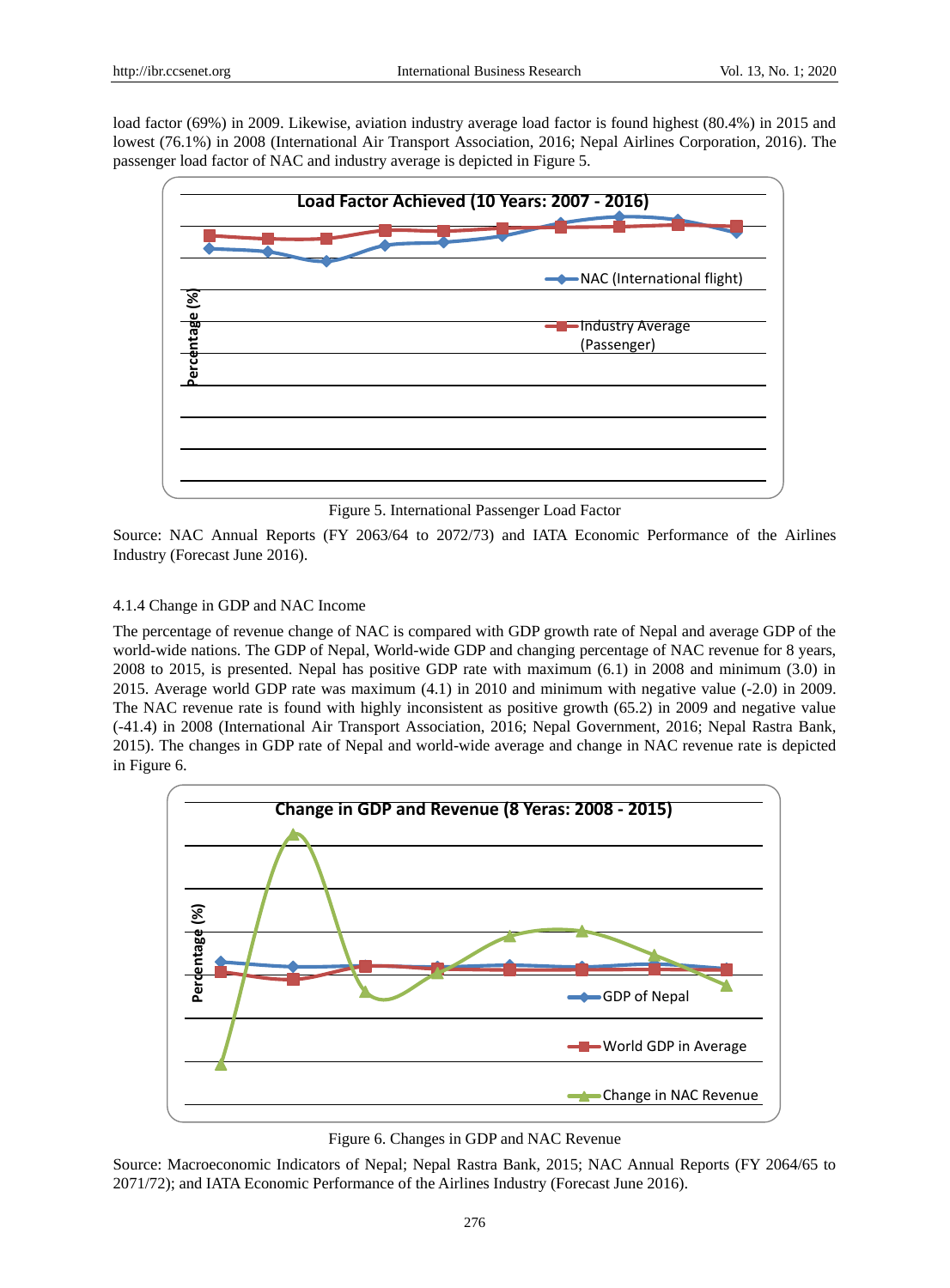Revenue increment, load factor, passenger movement and GDP growth of NAC, and world-wide aviation business shows fluctuating movement. However, the movement direction of NAC and world-wide aviation business has gone to similar direction. Therefore, NAC performance is evaluated as satisfactory.

## *4.2 Qualitative Analysis*

Qualitative analysis has been made to identify the NAC performance influencing factors and its unique features so that the proper direction can be determined. Collective leadership, entrepreneurial marketing, motivated employee, external environment, ownership feeling and strong support from government, and availability of aircrafts were explored as the influencing factors of NAC performance.

## 4.2.1 Leadership

The leadership is important to lead the team members for achieving organizational objectives. Collective leadership is the executive body i.e. board of directors, who decides and provides the guidance for overall management of NAC.

*While talking about leadership two aspects as individual leadership and collective leadership are to be taken in to consideration. The Managing Director and his personal qualities such as vision, thought, working style, honesty and values have impact on organizational success. More than this, the decisions of Board of Directors (collective leadership) is a significant element for better performance of NAC.*

Respondent 'A'

*The leadership is to be handled by the management professional or the person who has experience of airline business. Airline business is complicated and frazil. The executive board of public enterprise like NAC should have farsightedness while taking the decision so that the changing situation may be handled tactfully.*

Respondent 'B'

#### 4.2.2 Entrepreneurial Marketing

Entrepreneurial marketing is described the visionary marketing actions of entrepreneurs which comprises proactive approach, opportunity focus, risking taking behavior, innovative orientation, customer intensity, resource leverage and value creation.

The study identified the some elements of entrepreneurial marketing which have been implementing in NAC. These factors are reliability, punctuality, service quality, customer intensity and networking. Promotional scheme, price discrimination, integrated communication, proactive approach, minimizing risk, image of national flag carriers and resource leverage are entrepreneurial marketing attempts of NAC.

*To win the competitive market NAC has been offering additional benefits, promotional attempts with innovative marketing, good quality food and attention for maintaining the safer flight schedule as a basic requirement of airlines business.*

#### Respondent 'A'

*Airline service is most perishable in nature as similar to the market of fruits and vegetables. All the seats should be booked earlier than air flight. All expense are incurred even it flies with very few passengers. Standard practices of marketing management are not applicable in aviation business. To satisfy and improving passengers loyalty, airlines business should maintain the reliability and punctuality on flight schedule, offering the mileage point to frequent travelers, connection flight service and extra benefits like upgrading the seats to higher class and hotel room facility at the destination. Higher rate of commission, friendliness and partnership relation are important to satisfy the ticket.* 

#### Respondent 'B'

*Different promotional schemes like discounting the price, seasonal offers and image of national flag carrier. Informal and integrated communication, social network through face-book and twitter has been practiced by NAC. It adopts proactive approach for selling the seats by visiting the sales agents and conducting the regular meeting with them. To minimize the internal risk NAC has been adopted on-line ticket booking system, regular meeting of executive committee, and following the rules and guidelines of CAAN and ICAO.*

#### Respondent 'D'

*Customer satisfaction and their loyalties can be improved by reliable service. The air accidents may be forgotten slowly within few months and year but reliability on service comes in the mind of customers while purchasing the air ticket. NAC aims to cover world market through entrepreneurial marketing like connection flight and*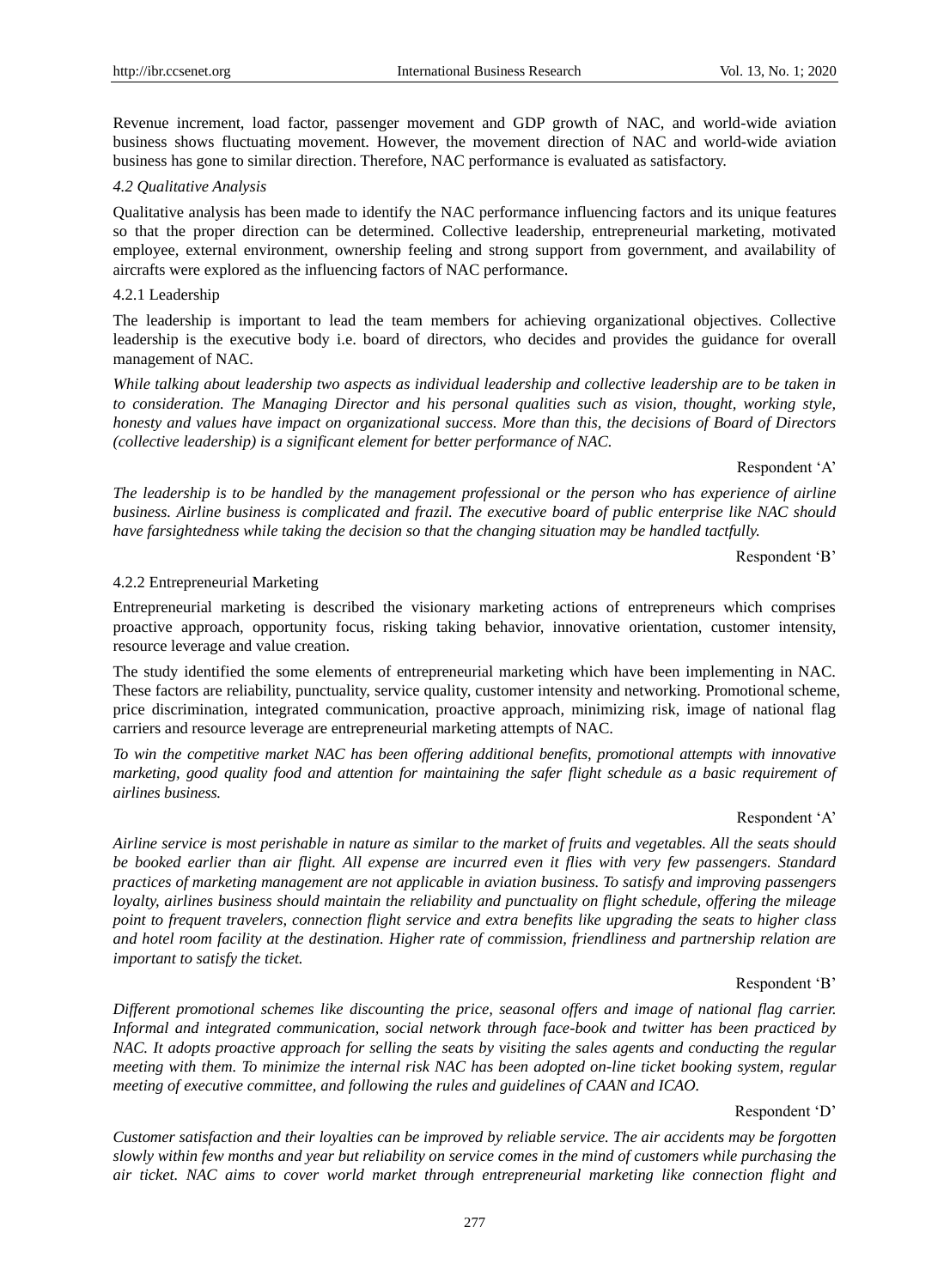*code-sharing partnership with other strong airlines after maintaining its reliable service, sufficient number of aircrafts, and customer friendly and responsive staffs.*

Respondent 'E'

# 4.2.3 Motivated Employee

One of the important influencing factors of NAC performance was identified as efficient human resources. Physical resources like machine, computer and robot are handled, operated and commanded by human resource. To motivate the staff, NAC have been offering training, reward and appreciation properly.

*Who make the airplane? Who repair and maintain the aircrafts? Who serve the customers? Who provide computer commands? Who fly the airplanes? Certainly, the single answer is staff members or called human resources. The employee should be motivated properly so that they will be responsible for their duties instead of blaming to others and protesting for additional benefits. NAC have been organizing staff training regularly to make clarity of organizational goal, objectives and job responsibility. However, regular training in aviation sector is mandatory, as pilots should participate in refresher training within every six months. Regarding the motor driving sector such training are not found even at the license renewal time, 5 years interval.*

Respondent 'A'

#### 4.2.4 Environmental Support

The study investigated that environmental support was one performance influencing factor in NAC.

*The comparison can't be made between Nepal Airlines and Thai Airways even they were started at a same time as national flag carrier. Nepal and Thailand has different economic status and development pattern. Appropriate environment is not created to the Managing Director of Nepal Airlines as there is no certainty of tenure of service. Government appoints 'hamro manche' (our person) rather than' ramro manche' (good person). Supportive environment (internal and external) is essential to improve the NAC performance.*

Respondent 'B'

# 4.2.5 Strong Support and Ownership Feeling of Government

The performance of NAC is influenced by the parental role of Nepal government and appropriate support in appropriate time.

*In case of government owned enterprise, non-professional directors may be appointed due to political influence. The executives who have no sufficient knowledge in airline business will not be able to lead the organization. Considering the sophisticated technology and distinct features of airline service, professional management is to be practiced. Nepal government is not able to attract the professional managers in NAC as the professionals don't ask for post and they don't work only for political interest by compromising the professional ethics. In this phenomenon, NAC is lacking the professional managers and aviation business has been suffering from management crisis in different time interval.*

#### Respondent 'B'

*Nepal government influences major decisions of NAC as it is a public enterprise. Nepal Airlines was not able to purchase airlines for 30 years due to dependency on government decision. Some posts are remaining vacant due to unavailability of qualified candidates as some seats are reserved to schedule class. Regarding the decision for purchasing Airbus, NAC authorities were sent to jail to investigate crime abuse beyond their authority. Eventhough they got clean cheat the buying decision was already delayed. NAC has borrowed loan for purchasing the aircraft with 12% interest from Karmachari Sanchaya Kosh (citizens' investment fund) whereas commercial banks have been providing vehicle loan on 6%. It reflects the poor ownership of Nepal Government.*

Respondent 'E'

#### 4.2.6 Availability of Aircrafts

The performance NAC is influenced by the availability of modern aircrafts.

*For international flights, NAC has 4 aircrafts including 2 Boeings (757) and 2 Airbuses (320) at present. After a long gap, two airbuses were purchased last years and they have maintained 98% reliability and 99% punctuality on the flight. Old aircraft (Boeings) has high maintenance cost as they were purchased 30 years ago. Repairing parts are to be imported from abroad and it takes 2-3 days. Indigo, Indian private airlines, places the order of 100 aircrafts at a time. Thai Airways purchase 15-20 aircrafts every year. Singapore Airlines runs aircrafts for 5 years which supports to minimize their maintenance cost. Airlines companies earn by flying the aircrafts. NAC*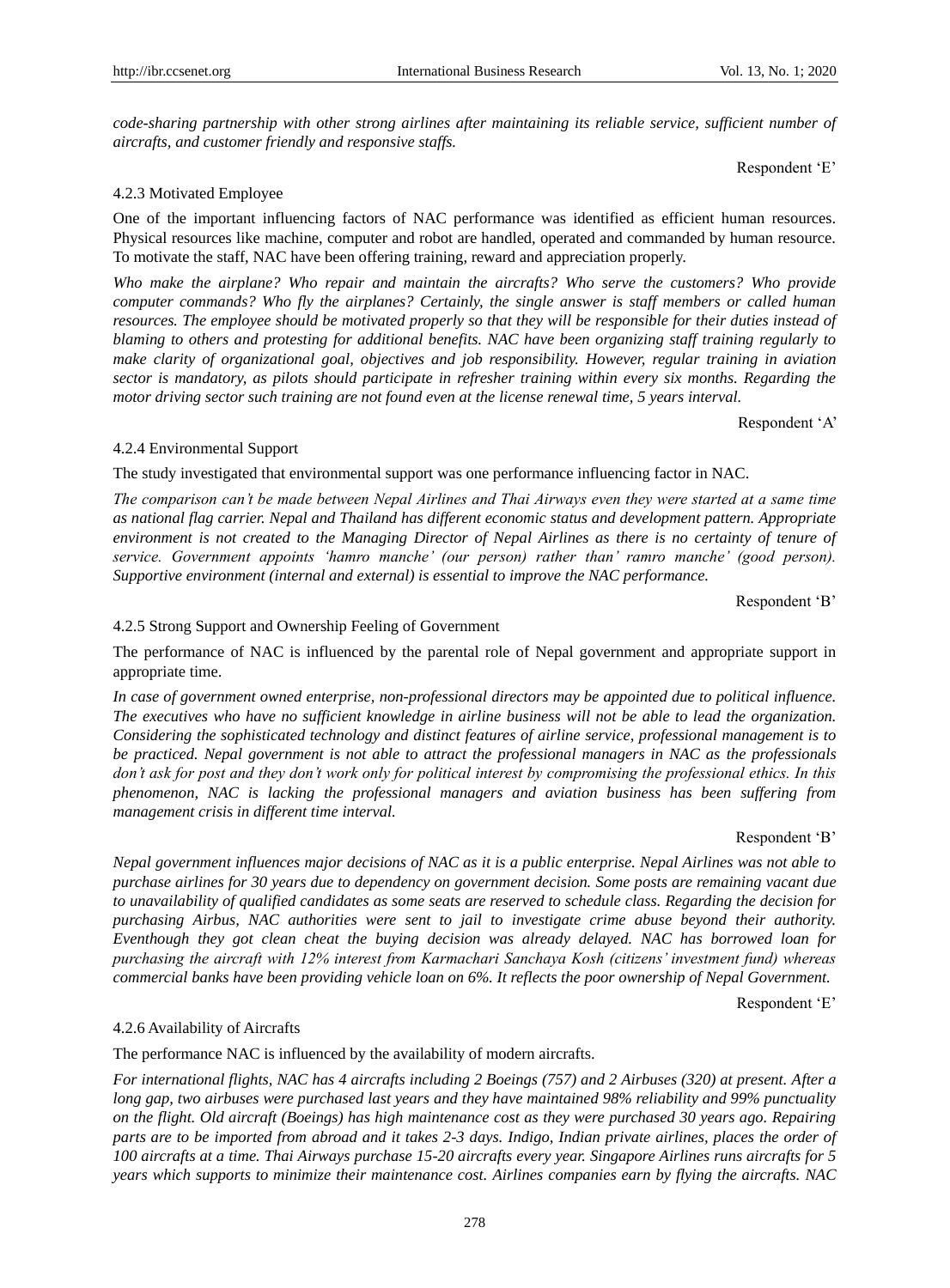*have no sufficient number of aircraft which is prerequisites of aviation business. It is not justice telling to walk ahead tightening the both legs.*

Respondent 'E'

## 4.2.7 Unique Features of Airlines Business

Respondents were interviewed regarding the special features of aviation business. Sophisticated technology, airworthiness, high investment, international standard and recommended practice were revealed as unique features of airlines business.

*Airlines business is based on sophisticated technology. The plane is to be certified technically through engineering department before taking the flight. In the absence of certificate of technical assurance no airplane can fly even it is newly tested from manufacturing point of view. Airworthiness is one another unique features of airline business which is important for successful operation. Airworthiness can be maintained by technical soundness of crafts, implementation of aviation regulations and customer satisfaction through safe and flight on time. Aviation industry has specific guidelines for different activities. For example, installation of the electric switch, notice placement area, arrangement of seats, exit information, use of fonts, words, language etc. need to be made orderly as guided by operational specification.*

#### Respondent 'A'

*High investment and synchronizing minimum cost are the unique features of aviation business. Smaller rate of profit is one of features of airline business and it is said that 'if you want to be a millionaire open an airline, for that you have to be a billionaire'. One of the major cost elements in airline business is fuel which holds about 30 to 45 percentage of total operational cost. Some major elements of cost are maintenance, manpower, overhead etc. IATA reported that air line business earned paper thin margin in 2015 from razor thin margin in 2014 because of reduction on fuel cost.* 

# Respondent 'B'

*Aviation business is operated as accordance to International Standard and Recommended Practices introduced by International Civil Aviation Organization (ICAO). NAC provides air transport services following the provisions and guidance of NAC Act 2019, NAC Employee By-rules, NAC Finance By-rules, Civil Aviation Act 2015, Airlines governing rules/manuals, and decisions of Nepal Government. Civil Aviation Authority of Nepal (CAAN) is an authentic body for providing necessary guidance and control to the airlines companies of Nepal. CAAN was established in 2053 BS and it is a member of ICAO. International Air Transport Association (IATA) is a trade association of airlines that focuses on making air traffic businesses safe, secure, reliable and efficient.*

#### Respondent 'F'

Outcome of qualitative analysis indicates that NAC needs to focus on entrepreneurial marketing and improving the effectiveness of collective leadership. Employees are to be motivated, and strong support from government is essential. To maintain the reliability and punctuality of flight schedule NAC should have sufficient number of modern aircrafts.

# **5. NAC Performance Framework**

After having the review of literature and study of quantitative and qualitative data analysis NAC performance framework is prepared in Figure 7.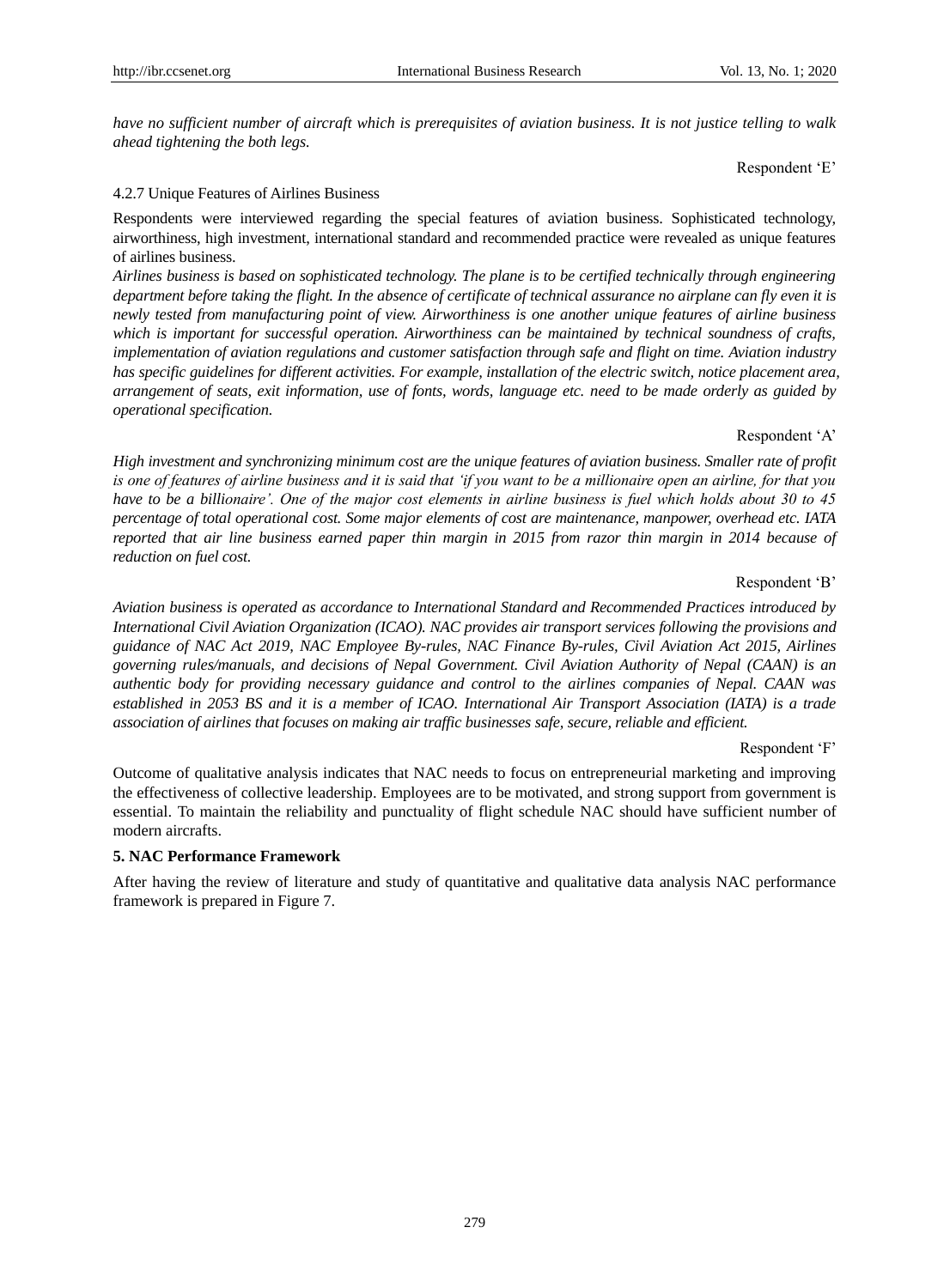

Figure 7. NAC Performance Framework

Source: Authors' recommendation on the basis of study

A performance framework of NAC is proposed for achieving economic and non-economic goal effectively and efficiently. The relationship between independent variables and dependent variable has been shown. The key determinants of better performance in airlines business as independent variables are entrepreneurial marketing (proactiveness, risk taking, innovativeness, opportunity focused, resource leveraging, customer intensity and value creation), collective leadership, international standards and recommended practices of aviation business, sophisticated technology and sufficient number of modern aircrafts, service reliability and safety, and government and environmental support. These dimensions would succeed airline business in turbulent market situation due to changing technology, need of customers and intense competitive situation in global market. Organizational performance as dependent variable indicates the achievement of economic and non economic goal effectively and efficiently.

Customer intensive approach and customer value creation efforts are important elements for airlines passenger satisfaction as these factors are more relevant to service industries. Proactive attempts, calculating risk taking behavior, innovations in product/service and business operational process, and effective utilization of available resources are key elements to succeed the business in the present global competitive environment. Collective leadership has significant impact in public company where a governing body is responsible for business operation. Strict application of international standard and recommended practices as prescribed by ICAO (International Civil Aviation Organization, 2007; Mackenzie, 2010) is a special provision for operation of aviation industry. The advanced and sophisticated technology, and availability of sufficient number of modern aircrafts are needed to maintain the service reliability, punctuality and safety. These elements are more sensitive to maintain the customer trust and their loyalty. The internal and external environmental support is essential to succeed the airlines business in the present competitive business world (Mitchell, 2002).

#### **6. Conclusion**

The performance of NAC was found in the similar direction of worldwide aviation business so that it can be concluded that NAC has been providing average level of services as compared to global aviation industry in terms of revenue generation, retention of market share, maintaining load factor and contribution to national GDP. On the basis of qualitative data analysis, NAC has minimum number of aircrafts as the result of lack of ownership feeling by the government. Similarly, poor interdepartmental coordination and irresponsibility of some staffs are observed as the outcome of polarization of political alignment in staff union. Appreciative Inquiry Training, Customer Care and Hospitality Management Training and such other motivational training are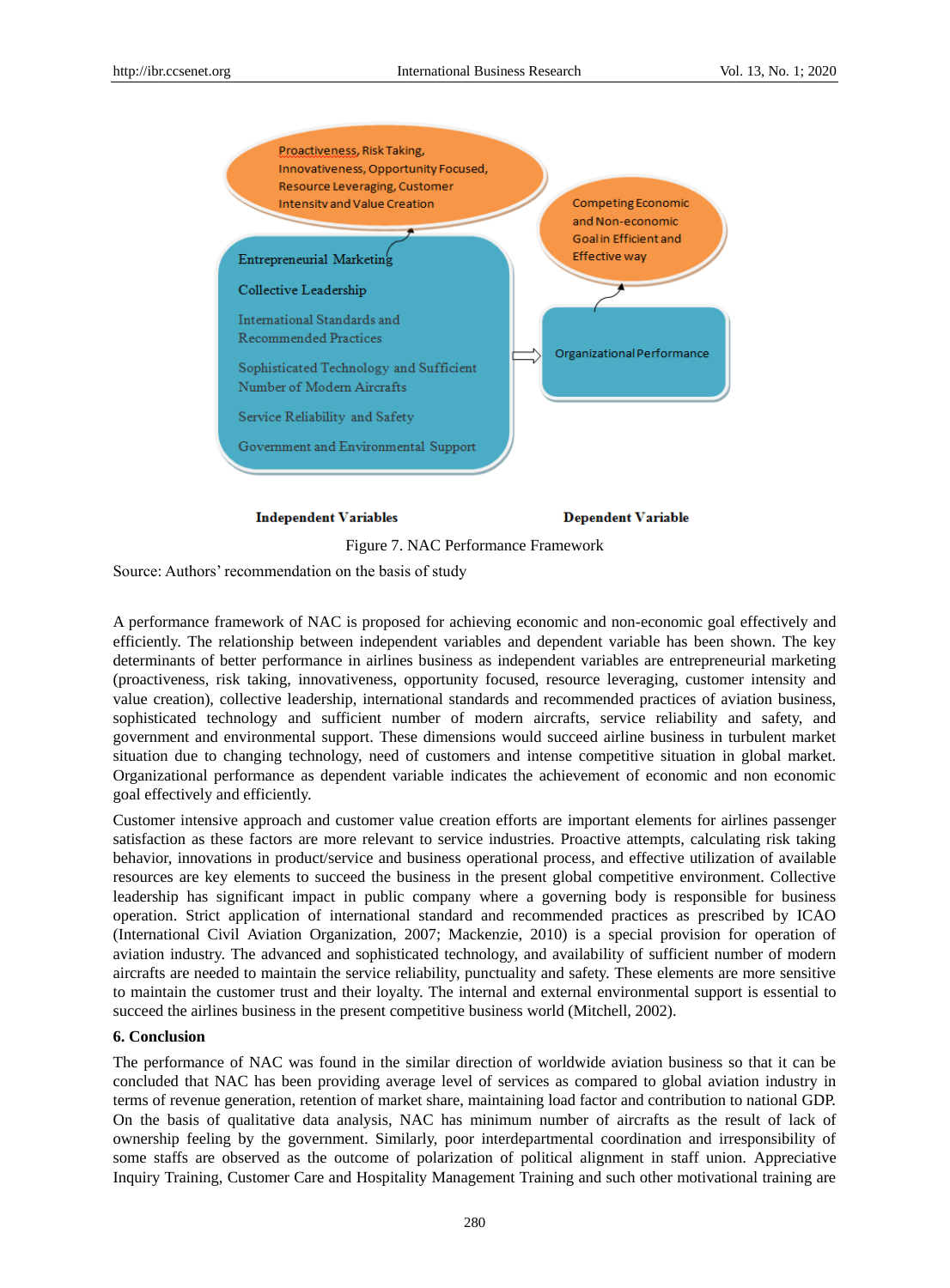recommended for better departmental coordination and staffs' responsibility feeling attitude. Similarly, fair practice of reward and punishment system on the basis of staff performance appraisal, without any biasness (good person instead of our person), is recommended. Merit based human resource management would be practiced to improve the staff loyalty and performance efficiency.

NAC Performance Framework is designed and recommended to adopt the given variables for growth and development of Nepal Airlines. Six components of framework are entrepreneurial marketing, collective leadership, international standards and recommended practices, sophisticated technology and sufficient number of modern aircrafts, service reliability and safety, and government and environmental support.

NAC should prepare long term strategic plan, side by side successful implementation of Three Years Improvement Plan, to capture the growing market of airline business as airline passenger will be double in 2035 (IATA's 20-years air passenger forecast). It is essential to become a member of airlines business network by improving the safety issues of Nepalese airlines. Similarly, for soundness on collective leadership, experienced and professional members are to be appointed in the company board instead of political quota fixing practice. As a government owned airlines, NAC should continue remote flights for fulfillment of social responsibility. A recommendation is made to conduct the study with some other airlines companies so that the result can be generalized in aviation business that will fulfill the limitation of this study.

#### **References**

- Alotaibi, M. M. (2015). *Evaluation of AIRQUAL scale for measuring airline service quality and its effect on customer satisfaction and loyalty* (Doctoral dissertation). Cranfield University, UK.
- Antony, J. P., & Bhattacharya, S. (2010). Measuring organizational performance and organizational excellence of SMEs – Part 2: an empirical study on SMEs in India. *Measure Business Excellence, 14*(3), 42-52. https://doi.org/10.1108/13683041011074209
- Barata, J. M. M., & Neves, F. M. S. P. (2017). The history of aviation education and trainng. *Open Journal of Applied Science, 7*, 196-205. https://doi.org/10.4236/ojapps.2017.74017
- Basol, E., & Dogerlioglu, O. (2014). Structural determinants of organizational effectiveness. *Journal of Organizational Management Studies, 273364*, 13. https://doi.org/10.5171/2014.273364
- Becherer, R. C., Helms, M. M., & McDonald, J. P. (2012). The effect of entrepreneurial marketing on outcome goals in SMEs. *New England Journal of Entrepreneurship, 15*(1). https://doi.org/10.1108/NEJE-15-01-2012-B001
- Bista, R. (2009). *Tourism policy, possibilities and destination service quality management in Nepal* (Doctoral dissertation). University of Macedonia, Greece.
- Chandarasorn, V. (2014). State administration and promoting good governance. *Journal of Shinawatra University, 1*(1), 1-16.
- Civil Aviation Authority of Nepal. (2013). *Annual Report 2013*. Kathmandu: CAAN.
- Dragnić, D. (2014). Impact of internal and external factors on the performance of fast-growing small and medium business. *Management*, *19*(1), 119-159.
- Florian, G. I. (2013). Understanding the determinants of firms' performance. *SEA-Practical Application of Science, 1*(2).
- Gavrea, C., Illies, L., & Stegerean, R. (2011). Determinants of organizational performance: the case of Romania. *Management & Marketing Challenges for the Knowledge Society, 6*(2), 285-300.
- Gurung, H. (2013). Silver lining in the Nepal sky. *Nepali Times*, *662*. Retrieved from http://nepalitimes.com/article/nation/Nation-sliver-lining-in-the-Nepal-sky,521
- Hacioglu, G., Even, S. S., Even M. S., & Celikkan, H. (2012). The effect of entrepreneurial marketing on firm's innovative performance in Turkish SMEs. *8 th International Strategic Management Conference*. https://doi.org/10.1016/j.sbspro.2012.09.1065
- Hamali, S. (2015). The effect of entrepreneurial marketing on business performance: small and garment industry in Bandung city Indonesia. *Developing Country Studies, 5*(1), 24-29.
- Hansen, G. S., & Wernerfelt, B. (1989). Determinants of firm performance: the relative importance of economic and organizational factors. *Strategic Management Journal, 10*(5), 399-411. https://doi.org/10.1002/smj.4250100502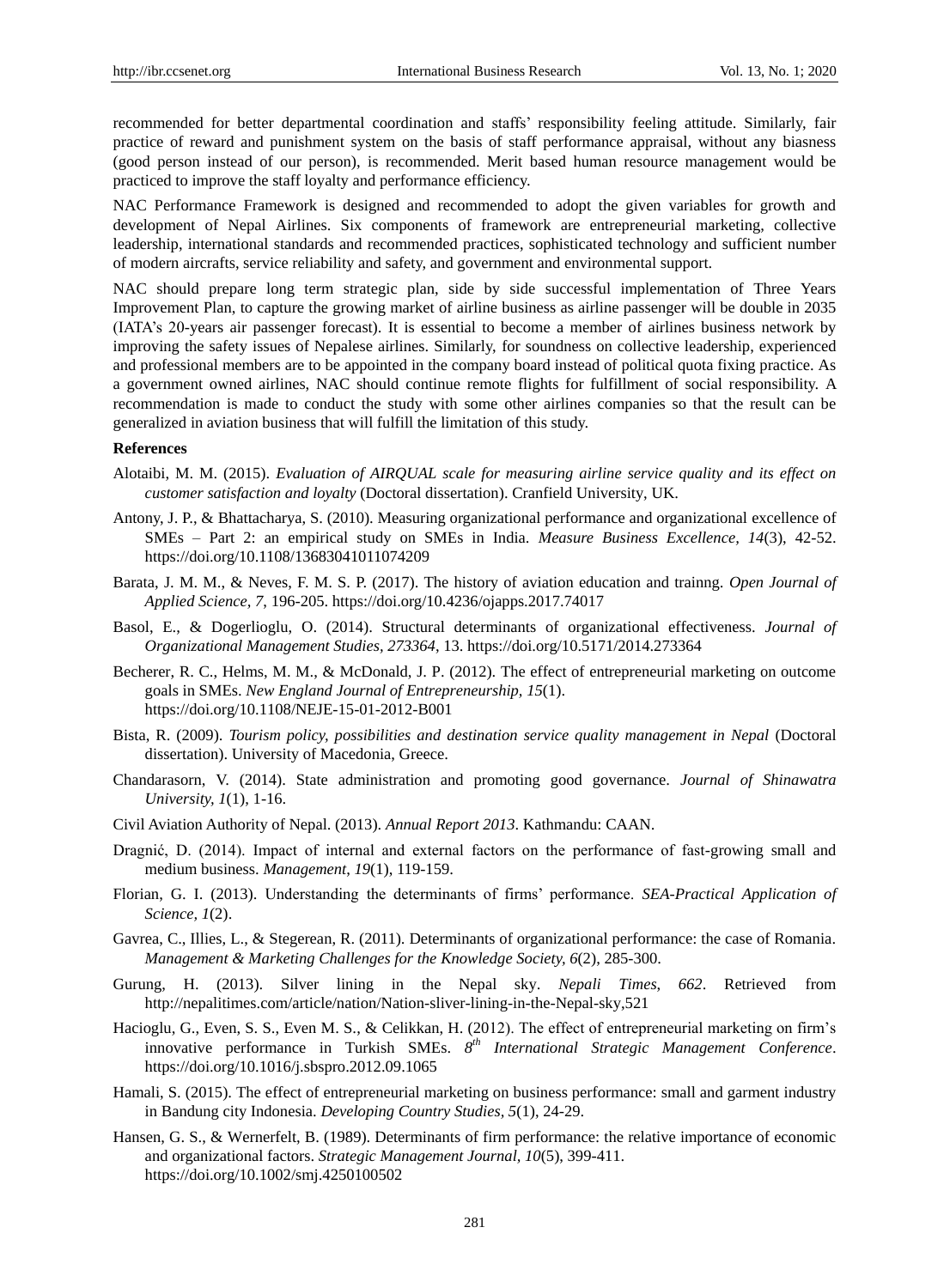- Himalayan News Service. (2016, December 14). Ban on Nepali airlines to EU countries to stay. *The Himalayan Times*, *XVI* (22), 5.
- International Air Transport Association. (2016). *Economic Performance of the Airlines Industry.* Retrieved from www.iata.org/economics
- International Civil Aviation Organization. (2007). *Annexure: International Standard and Recommended Practice*. Montreal: ICAO.
- Ismail, N. A., & Jenatabadi, H. S. (2014). The Influence of Firm Age on the Relationship of Airlines Performance, Economic Sustain and Internal Operation. *Transportation Research Part A: Policy and Practice*, 212-224. https://doi.org/10.1016/j.tra.2014.06.010
- Jackson, T. (2015). 18 Key performance indicator examples defined for Managers. *Clear Point Strategy*. Retrieved from https://www.clearpointstrategy.com/18-key-performance-indicator
- Jenatabadi, H. S. (2015). *An Overview of Organizational Performance Index: Definition and Measurement*. https://doi.org/10.2139/ssrn.2599439
- KC, R. B. (2010). IATA's 2010 forecast and purchase of aircraft for Nepal Airlines. *Aakash Bhairab, 29*(1), 1-3.
- Kilenthong, P. (2011). *An empirical investigation of entrepreneurial Marketing and the role of entrepreneurial orientation* (Doctoral dissertation). University of Illinois, Chicago.
- Lama, V. (2014). New planes new hope. *Nepali Times*. Retrieved from https://www.Nepalitimes.com/article/nation/new-planes-new-hope, 1339
- Ma, Y., Kim, M., Heo, J., & Jang, L. (2012). The effect of entrepreneurship and market orientation on social performance of social enterprise. *2012 International Conference on Economics Marketing and Management, IPEDR, 28*, 60-65.
- Mackenzie, M. (2010). *ICAO: A History of the International Civil Aviation Organization*. University of Toronto Press. https://doi.org/10.3138/9781442670143
- Mitchell, H. (2002). *Strategic worth of human resource: Driving organizational performance*. 2002 Human resource conference. Universialia. Retrieved from http://www.universalia.com/sites/default/files/presentations/fichiers/2002\_strategicworthhr\_hughmitchell.p df
- Moghimi, M., & Ahmadpour, D. M. (2007). The entrepreneurial training of small and medium-sized businesses, needs and solutions. *Journal of Entrepreneurship Development*, *1*(1), 207-245.
- Morris, M. H., Schindehutte, M., & LaForge, R. W. (2002). A Construct for integrating emerging entrepreneurship and marketing perspectives. *Journal of Marketing Theory and Practice (Fall)*, *10*(4), 1-19. https://doi.org/10.1080/10696679.2002.11501922
- Mudashiru, A., Bakare, A. O., Babatunde, Y., & Ishmael, O. L. (2014). Good corporate governance and organizational performance: an empirical analysis. *International Journal of Humanities and Social Science, 4*(7), 1.
- Mwangi, H. W., & Bwisa, H. (2013). The effect of entrepreneurial marketing practice on the growth of hair salons: a case study of hair salon in Kambu Township. *International Journal of Academic Research in Business and Social Science, 3*(5), 467-480.
- Nepal Airlines Corporation. (2016). *Annual Report FY 2061/62 to 2072/73*. Kathmandu: NAC.
- Nepal Government. (2010). *Nepal Airlines Corporation Act 2019*. Kathmandu: Ministry of Law, Justices and Parliament, Nepal Government. Retrieved from www.lawcommission.gov.np
- Nepal Government. (2016). *Nepal Tourism Statistics 2015.* Kathmandu: Ministry of Culture, Tourism and Civil Aviation.
- Nepal Rastra Bank. (2015). *Macroeconomic Indicators of Nepal.* Katmandu: NRB.
- Parajuli, B. K., & Paudel, Y. R. (2014). Impact of Nepal tourism year 2011 on tourist arrival in Pokhara. *Himalayan Journal of Sociology and Antropology, VI*, 22-50. https://doi.org/10.3126/hjsa.v6i0.10687
- Petrescu, R. V. V., Aversa, R., Akash, B., Bucinell, R., Corchado, J., Berto, F., … Petrescu, F. I. T. (2017). History of aviation – a short review. *Journal of Aircraft and Spacecraft Technology*. https://doi.org/10.3844/jastsp.2017.30.49